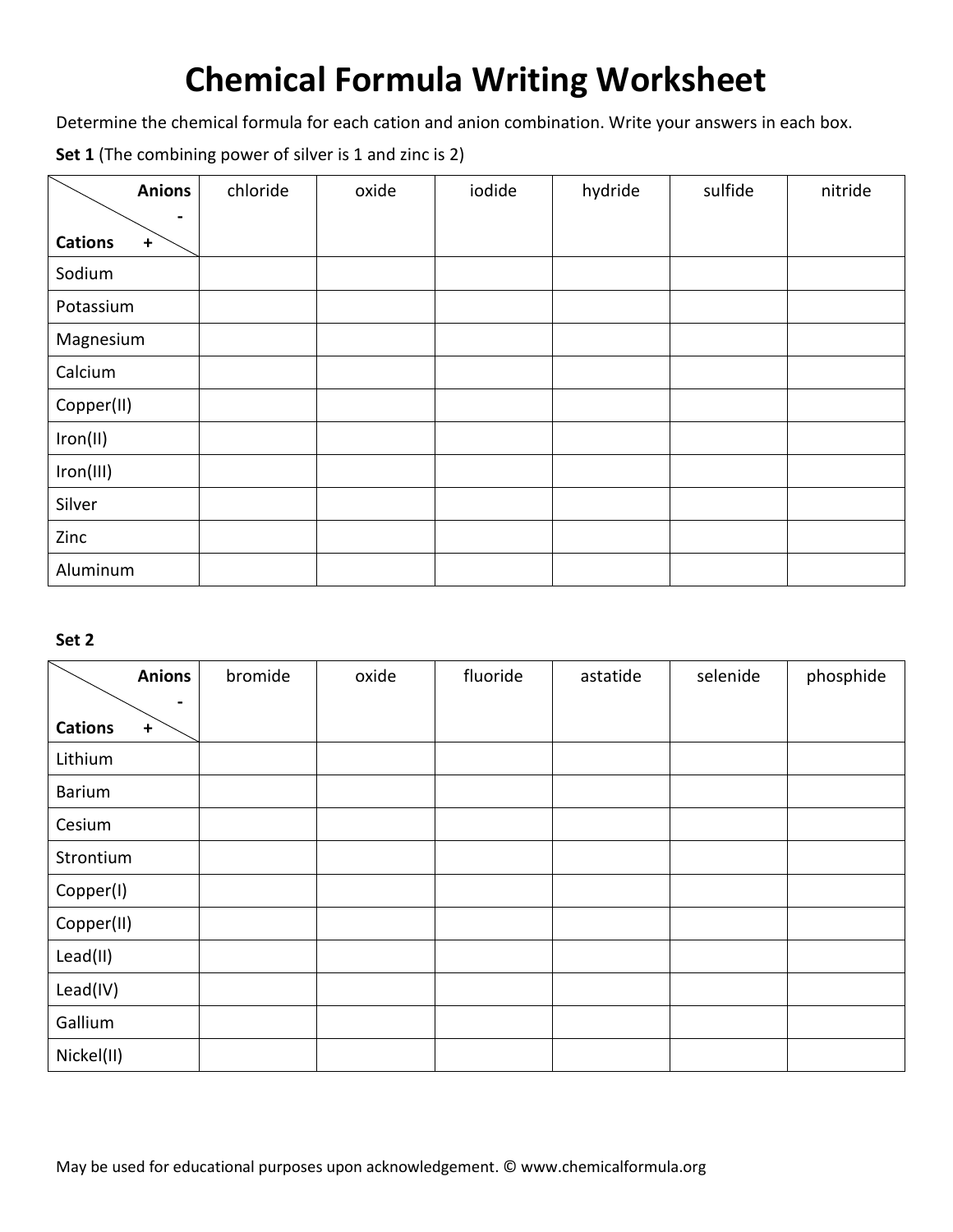# **Chemical Formula Writing Worksheet**

Determine the chemical formula for each cation and anion combination. Write your answers in each box. Brackets are only needed when the polyatomic group is greater than 1. Eg. Strontium phosphate,  $Sr_3(PO_4)_2$ **Set 3** (The combining power of silver is 1 and zinc is 2. The formula for the ammonium ion is  $NH_4^+$ )

| <b>Anions</b>               | nitrate<br>NO <sub>3</sub> | sulfate<br>SO <sub>4</sub> <sup>2</sup> | hydroxide<br>OH <sup>-</sup> | carbonate<br>CO <sub>3</sub> <sup>2</sup> | phosphate<br>PO <sub>4</sub> <sup>3</sup> | hydrogen<br>carbonate |
|-----------------------------|----------------------------|-----------------------------------------|------------------------------|-------------------------------------------|-------------------------------------------|-----------------------|
| <b>Cations</b><br>$\ddot{}$ |                            |                                         |                              |                                           |                                           | HCO <sub>3</sub>      |
| Sodium                      |                            |                                         |                              |                                           |                                           |                       |
| Potassium                   |                            |                                         |                              |                                           |                                           |                       |
| Magnesium                   |                            |                                         |                              |                                           |                                           |                       |
| <b>Barium</b>               |                            |                                         |                              |                                           |                                           |                       |
| Iron(II)                    |                            |                                         |                              |                                           |                                           |                       |
| Iron(III)                   |                            |                                         |                              |                                           |                                           |                       |
| Silver                      |                            |                                         |                              |                                           |                                           |                       |
| Zinc                        |                            |                                         |                              |                                           |                                           |                       |
| Aluminum                    |                            |                                         |                              |                                           |                                           |                       |
| Ammonium                    |                            |                                         |                              |                                           |                                           |                       |

**Set 4** (The combining power of silver is 1 and zinc is 2. The formula for the ammonium ion is  $NH_4^+$ )

|                | <b>Anions</b><br>$\blacksquare$ | nitrite<br>NO <sub>2</sub> | chromate<br>CrO <sub>4</sub> <sup>2</sup> | sulfite,<br>SO <sub>3</sub> <sup>2</sup> | dichromate<br>$Cr_2O_7^{2-}$ | chlorate<br>ClO <sub>3</sub> | acetate*<br>$CH3COO-$ |
|----------------|---------------------------------|----------------------------|-------------------------------------------|------------------------------------------|------------------------------|------------------------------|-----------------------|
| <b>Cations</b> | $\ddot{}$                       |                            |                                           |                                          |                              |                              |                       |
| Lithium        |                                 |                            |                                           |                                          |                              |                              |                       |
| Mercury(I)     |                                 |                            |                                           |                                          |                              |                              |                       |
| Tin(II)        |                                 |                            |                                           |                                          |                              |                              |                       |
| Silver         |                                 |                            |                                           |                                          |                              |                              |                       |
| Iron(II)       |                                 |                            |                                           |                                          |                              |                              |                       |
| Iron(III)      |                                 |                            |                                           |                                          |                              |                              |                       |
| Barium         |                                 |                            |                                           |                                          |                              |                              |                       |
| Zinc           |                                 |                            |                                           |                                          |                              |                              |                       |
| Aluminum       |                                 |                            |                                           |                                          |                              |                              |                       |
| Ammonium       |                                 |                            |                                           |                                          |                              |                              |                       |

\*The acetate group, CH<sub>3</sub>COO is written first as this correctly shows the position of the ionic bond. Eg. CH<sub>3</sub>COO Na<sup>+</sup>

May be used for educational purposes upon acknowledgement. © www.chemicalformula.org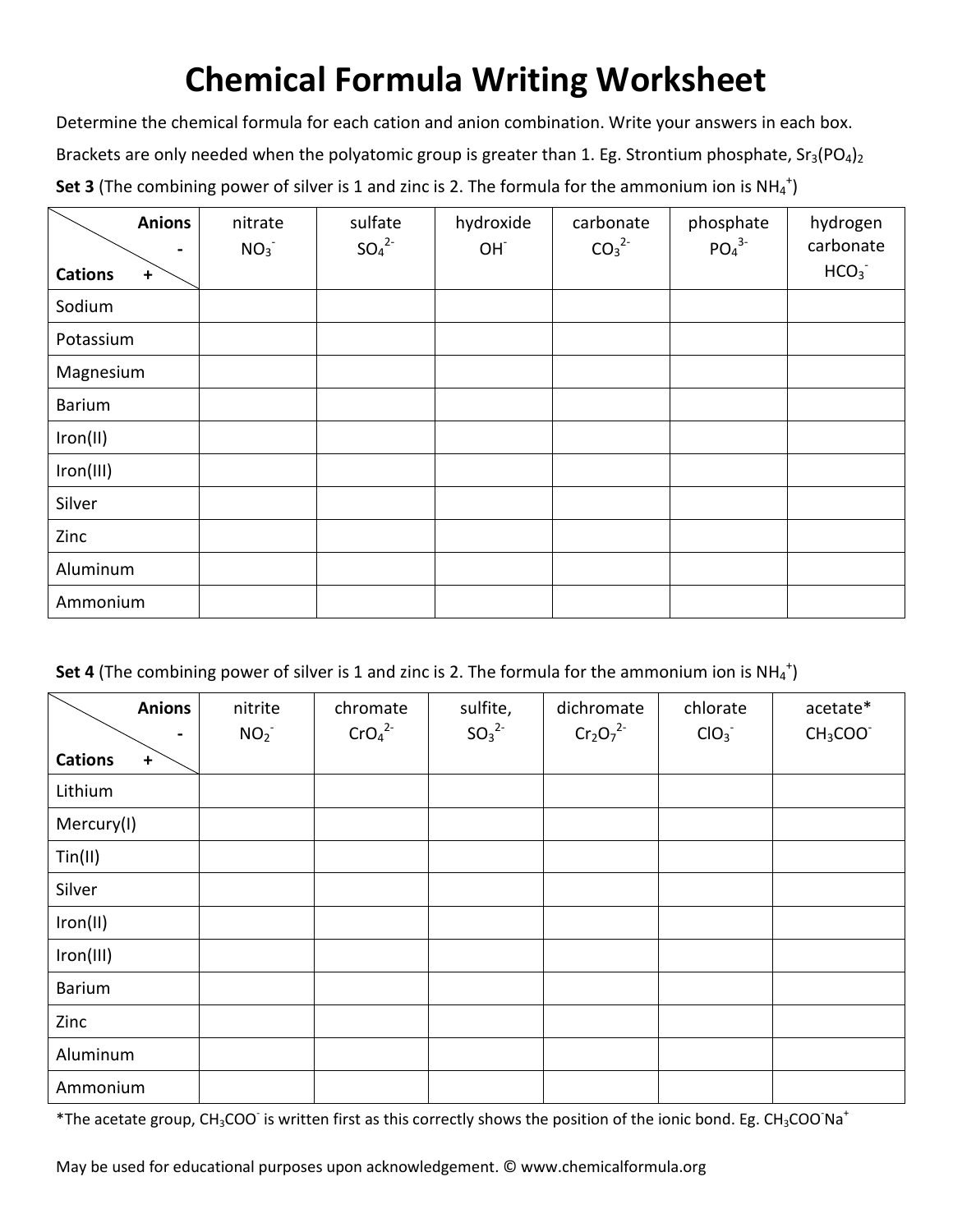### **Chemical Formula Writing Worksheet - Answers**

|                     | <b>Anions</b> | chloride          | oxide                          | iodide           | hydride          | sulfide                        | nitride                        |
|---------------------|---------------|-------------------|--------------------------------|------------------|------------------|--------------------------------|--------------------------------|
| <b>Cations</b>      | $\ddot{}$     | Cl                | O <sup>2</sup>                 |                  | H.               | S <sup>2</sup>                 | $N^{3-}$                       |
| Sodium              | $Na+$         | <b>NaCl</b>       | Na <sub>2</sub> O              | Nal              | <b>NaH</b>       | Na <sub>2</sub> S              | Na <sub>3</sub> N              |
| Potassium           | $\rm K^+$     | KCI               | K <sub>2</sub> O               | KI               | KH               | K <sub>2</sub> S               | $K_3N$                         |
| Magnesium $Mg^{2+}$ |               | MgCl <sub>2</sub> | <b>MgO</b>                     | Mgl <sub>2</sub> | MgH <sub>2</sub> | <b>MgS</b>                     | $Mg_3N_2$                      |
| Calcium             | $Ca2+$        | CaCl <sub>2</sub> | CaO                            | Cal <sub>2</sub> | CaH <sub>2</sub> | CaS                            | Ca <sub>3</sub> N <sub>2</sub> |
| Copper(II)          | $Cu2+$        | CuCl <sub>2</sub> | CuO                            | CuI <sub>2</sub> | CuH <sub>2</sub> | CuS                            | Cu <sub>3</sub> N <sub>2</sub> |
| Iron(II)            | $Fe2+$        | FeCl <sub>2</sub> | FeO                            | FeI <sub>2</sub> | FeH <sub>2</sub> | FeS                            | Fe <sub>3</sub> N <sub>2</sub> |
| Iron(III)           | $Fe3+$        | FeCl <sub>3</sub> | Fe <sub>2</sub> O <sub>3</sub> | FeI <sub>3</sub> | FeH <sub>3</sub> | Fe <sub>2</sub> S <sub>3</sub> | FeN                            |
| Silver              | $Ag+$         | AgCl              | Ag <sub>2</sub> O              | Agl              | AgH              | Ag <sub>2</sub> S              | Ag <sub>3</sub> N              |
| Zinc                | $Zn^{2+}$     | ZnCl <sub>2</sub> | ZnO                            | Znl <sub>2</sub> | ZnH <sub>2</sub> | ZnS                            | $Zn_3N_2$                      |
| Aluminum            | $Al3+$        | AlCl <sub>3</sub> | Al <sub>2</sub> O <sub>3</sub> | All <sub>3</sub> | AlH <sub>3</sub> | Al <sub>2</sub> S <sub>3</sub> | AIN                            |

**Set 1** (The combining power of silver is 1 and zinc is 2)

### **Set 2**

|                | <b>Anions</b> | bromide           | oxide                          | fluoride         | astatide          | selenide                        | phosphide                      |
|----------------|---------------|-------------------|--------------------------------|------------------|-------------------|---------------------------------|--------------------------------|
|                |               | $Br-$             | O <sup>2</sup>                 | F.               | At <sup>2</sup>   | Se <sup>2</sup>                 | $P^{3-}$                       |
| <b>Cations</b> | $\ddot{}$     |                   |                                |                  |                   |                                 |                                |
| Lithium        | $Li+$         | LiBr              | Li <sub>2</sub> O              | LiF              | LiAt              | Li <sub>2</sub> Se              | Li <sub>3</sub> P              |
| <b>Barium</b>  | $Ba2+$        | BaBr <sub>2</sub> | <b>BaO</b>                     | BaF <sub>2</sub> | BaAt <sub>2</sub> | BaSe                            | Ba <sub>3</sub> P <sub>2</sub> |
| Cesium         | $Cs^+$        | CsBr              | Cs <sub>2</sub> O              | <b>CsF</b>       | CsAt              | Cs <sub>2</sub> Se              | Cs <sub>3</sub> P              |
| Strontium      | $Sr2+$        | SrBr <sub>2</sub> | SrO                            | SrF <sub>2</sub> | SrAt <sub>2</sub> | SrSe                            | Sr <sub>3</sub> P <sub>2</sub> |
| Copper(I)      | $Cu+$         | CuBr              | Cu <sub>2</sub> O              | CuF              | CuAt              | Cu <sub>2</sub> Se              | Cu <sub>3</sub> P              |
| Copper(II)     | $Cu2+$        | CuBr <sub>2</sub> | CuO                            | CuF <sub>2</sub> | CuAt <sub>2</sub> | CuSe                            | Cu <sub>3</sub> P <sub>2</sub> |
| Lead(II)       | $Pb^{2+}$     | PbBr <sub>2</sub> | $Pb_2O_3$                      | $PbF_3$          | PbAt <sub>2</sub> | PbSe                            | $Pb_3P_2$                      |
| Lead(IV)       | $Pb^{4+}$     | PbBr <sub>4</sub> | Pb <sub>2</sub> O              | PbF <sub>4</sub> | $PbAt_4$          | PbSe <sub>2</sub>               | $Pb_3P_4$                      |
| Gallium        | $Ga^{3+}$     | GaBr <sub>3</sub> | Ga <sub>2</sub> O <sub>3</sub> | GaF <sub>3</sub> | GaAt <sub>3</sub> | Ga <sub>2</sub> Se <sub>3</sub> | GaP                            |
| Nickel(II)     | $Ni2+$        | NiBr <sub>2</sub> | <b>NiO</b>                     | NIF <sub>2</sub> | NiAt <sub>2</sub> | <b>NiSe</b>                     | Ni <sub>3</sub> P <sub>2</sub> |